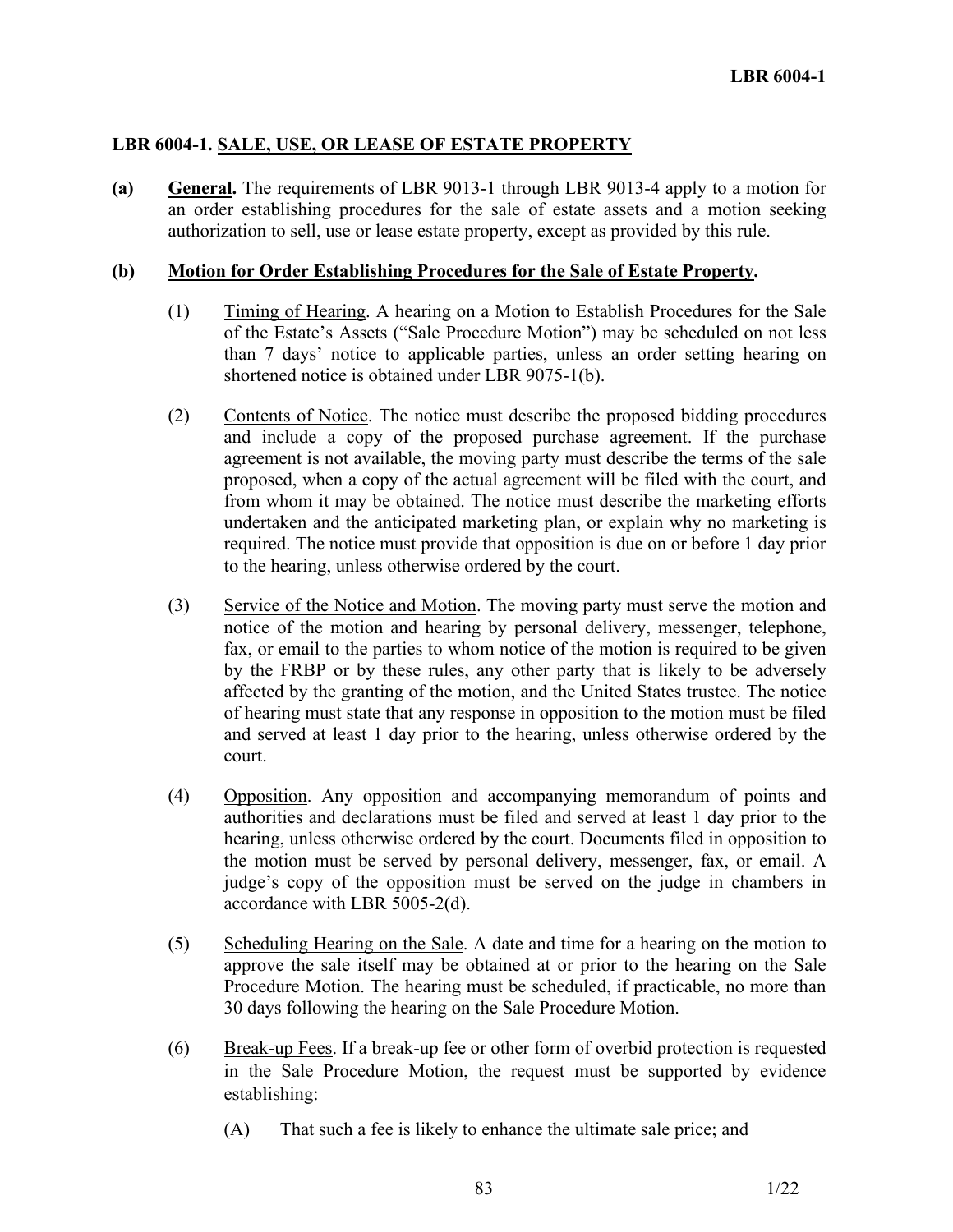(B) The reasonableness of the fee.

# **(c) Motion for Order Authorizing the Sale of Estate Property.**

- (1) General. Unless otherwise ordered by the court and subject to FRBP 6003(b), an order authorizing the sale of estate property other than in the ordinary course of business may be obtained upon motion of the trustee, debtor in possession, or subchapter V trustee in possession in a chapter 7, 11, or 12 case after notice and a hearing pursuant to LBR 9013-1(d) or after notice of opportunity for hearing under LBR 9013-1(o), *except* the following which must be set for hearing pursuant to LBR 9013-1(d):
	- (A) A sale of all or substantially all of the debtor's assets in a case under chapter 11 or 12; or
	- (B) A sale of property that is either subject to overbid or concerning which the trustee, debtor in possession, or subchapter V trustee in possession has been contacted by potential over-bidders.
- (2) Motion.
	- (A) A motion for an order authorizing the sale of estate property, other than in the ordinary course of business, must be supported by a declaration of the movant establishing the value of the property and that the terms and conditions of the proposed sale, including the price and all contingencies, are in the best interest of the estate.
	- (B) If the proposed sale is not subject to overbid, the declaration must include a certification that the movant has not been contacted by any potential over-bidder and that, in the movant's business judgment, there are no viable alternative purchasers.
	- (C) A memorandum of points and authorities is not required but may be filed in support of the motion.
- (3) Notice of Hearing. If the motion is set for hearing pursuant to LBR 9013-1(d), the notice must state:
	- (A) The date, time, and place of the hearing on the proposed sale;
	- (B) The name and address of the proposed buyer;
	- (C) A description of the property to be sold;
	- (D) The terms and conditions of the proposed sale, including the price and all contingencies;
	- (E) Whether the proposed sale is free and clear of liens, claims or interests, or subject to them, and a description of all such liens, claims, or interests;
	- (F) Whether the proposed sale is subject to higher and better bids;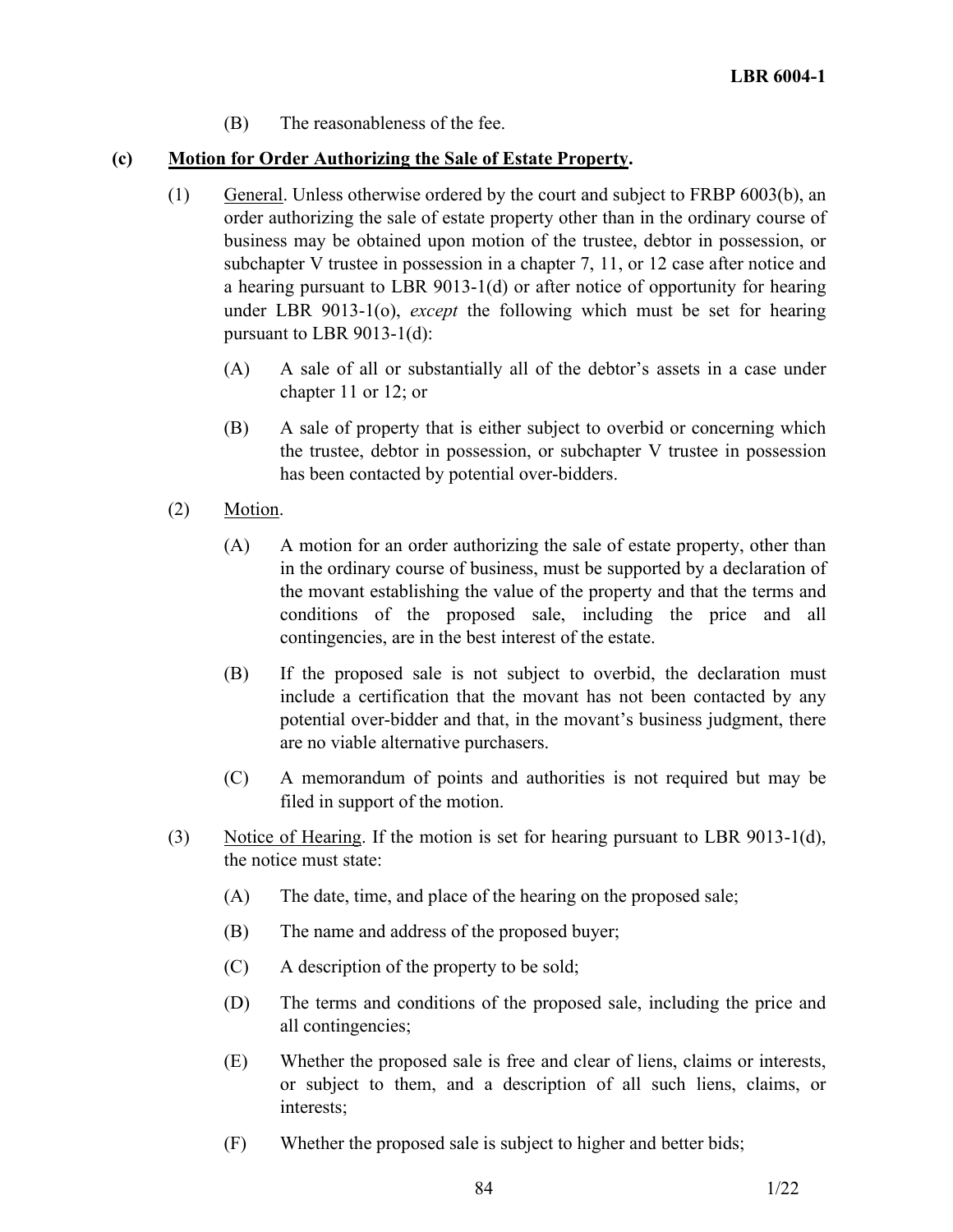- (G) The consideration to be received by the estate, including estimated commissions, fees, and other costs of sale;
- (H) If authorization is sought to pay a commission, the identity of the auctioneer, broker, or sales agent and the amount or percentage of the proposed commission to be paid;
- (I) A description of the estimated or possible tax consequences to the estate, if known, and how any tax liability generated by the sale of the property will be paid; and
- (J) The date by which an objection must be filed and served.
- (4) Notice of Opportunity for Hearing. If authorization is sought pursuant to LBR 9013-1(o), the provisions of LBR 9013-1(o) must be complied with, and the notice also must include the information required by subsection  $(c)(3)(B)$ through (I) of this rule and state:
	- (A) That a written objection to the proposed sale, together with a request for hearing, must be filed and served pursuant to LBR 9013-1(o) not later than 14 days from the date of service of the notice, unless the notice period is shortened by order of the court; and
	- (B) That in the absence of an objection, an order may be entered authorizing the sale of the property without further notice or hearing.

# **(d) Notice of Intent to Sell, Use, or Lease Estate Property (Optional Procedure).**

- (1) Scope of Rule. A trustee, debtor in possession, or subchapter V trustee in possession may sell, use or lease property of the estate in a chapter 7, 11, or 12 case, other than in the ordinary course of business, under 11 U.S.C.  $\S 363(b)(1)$ upon notice, *except* the following which must be brought by motion and set for hearing pursuant to LBR 9013-1(d):
	- (A) A sale of all or substantially all of the debtor's assets in a case under chapter 11 or 12; or
	- (B) A sale of property that is either subject to overbid or concerning which the trustee, debtor in possession, or subchapter V trustee in possession has been contacted by potential over-bidders.
- (2) Notice.
	- (A) The trustee, debtor in possession, or subchapter V trustee in possession must give not less than 14 days written notice by mail to creditors and interested parties who are entitled to notice, unless the court for cause shown sets a hearing on shortened notice or otherwise modifies or limits notice pursuant to a motion under LBR 9075-1.
	- (B) The notice must comply with subsection  $(c)(3)(B)$  through (I) of this rule and include a certification that the trustee, debtor in possession, or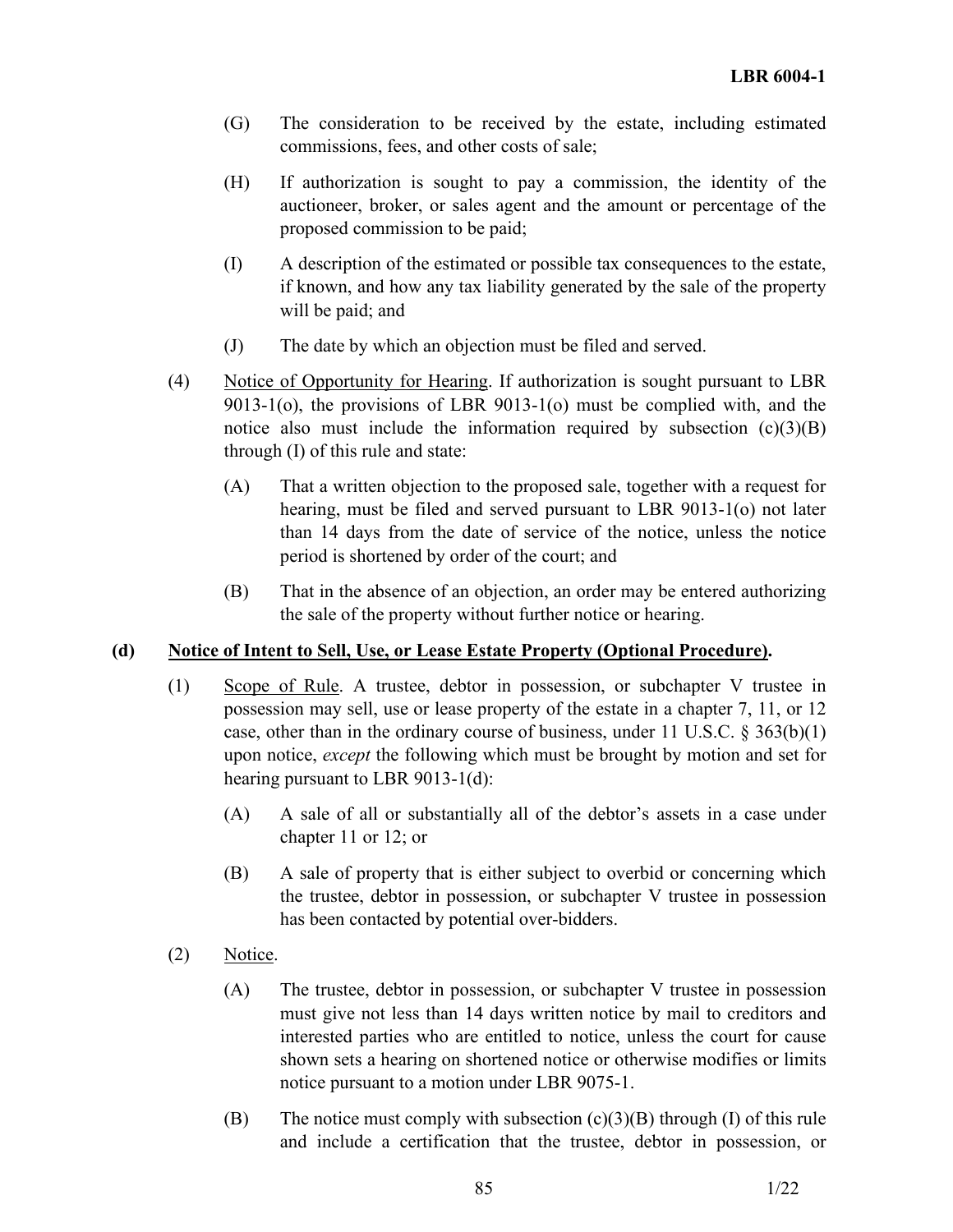subchapter V trustee in possession has not been contacted by any potential over-bidder and that, in the trustee's, debtor in possession's, or subchapter V trustee in possession's business judgment, there are no viable alternative purchasers.

- (C) The notice must state that any objection and request for hearing must be filed and served not more than 14 days after service of the notice, unless the notice specifies a longer period or unless otherwise ordered by the court, and that in the absence of an objection the property may be sold without further notice.
- (D) If an objection and request for hearing is not filed and served timely, the trustee, debtor in possession, or subchapter V trustee in possession may take the proposed action on the date specified in the notice of intent. An order is not required nor will an order be entered under this subsection.
- (3) Objection and Request for Hearing. If a timely objection and request for hearing is filed and served, the trustee, debtor in possession, or subchapter V trustee in possession must comply with LBR 9013-1(o)(4).
- **(e) Sale of Publicly Traded Assets.** If the property consists of assets sold in public markets whose prices are published on national or regional exchanges (e.g., securities, bonds, commodities, or precious metals), the trustee, debtor in possession, or subchapter V trustee in possession may sell such assets in a market transaction after providing not less than 14 days written notice by mail to such creditors and interested parties who are entitled to notice, unless the court for cause sets a hearing on shortened notice or otherwise modifies or limits notice pursuant to a motion under LBR 9075-1.
	- (1) The notice must identify the asset, the market through which the asset is to be sold, and the published price on the date of the notice.
	- (2) If a commission is to be paid to a sales agent, the notice must disclose the name and address of the sales agent and the amount of the commission to be paid on account of the sale.
	- (3) The notice must also state that any objection and request for hearing must be filed and served not more than 14 days after service of the notice, unless the notice specifies a longer period or unless otherwise ordered by the court, and that in the absence of an objection the property may be sold without further notice.
	- (4) If an objection and request for hearing is not filed and served timely, the trustee, debtor in possession, or subchapter V trustee in possession may proceed with the sale in accordance with the notice. An order is not required nor will an order be entered under this subsection.
	- (5) If a timely objection and request for hearing is filed and served, the trustee, debtor in possession, or subchapter V trustee in possession must comply with LBR 9013-1(o)(4).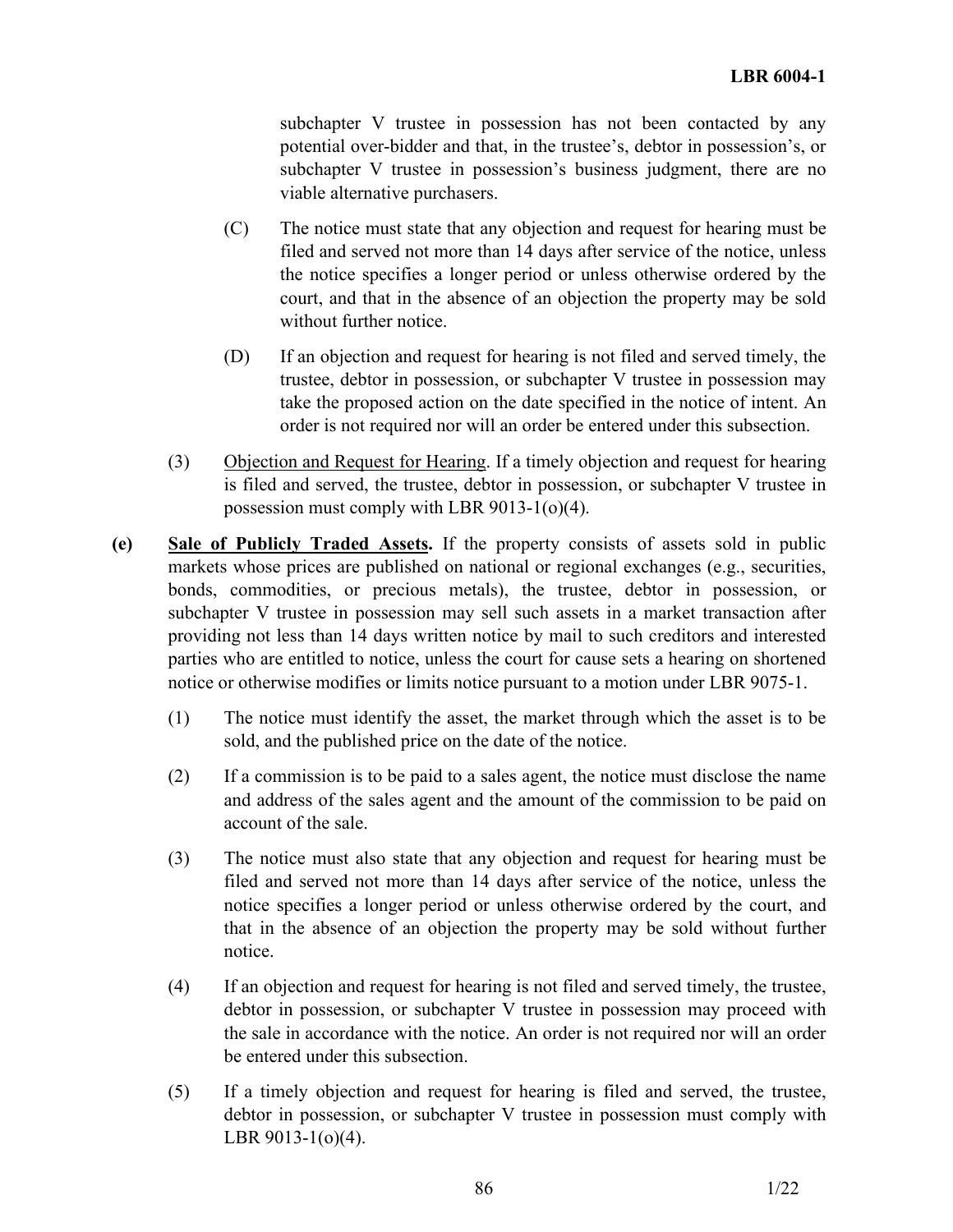- (6) The trustee, debtor in possession, or subchapter V trustee in possession need not file an employment application on behalf of a sales agent registered with the Security Investors Protection Corporation, but the sales agent must execute a declaration of disinterestedness which must be filed by the trustee, debtor in possession, or subchapter V trustee in possession with the notice.
- **(f) Publication of Notice of Sale of Estate Property.** Whenever the trustee, debtor in possession, or subchapter V trustee in possession is required to give notice of a sale or of a motion to sell property of the estate pursuant to FRBP 6004 and 2002(c), an additional copy of the notice and court-approved form F 6004-2.NOTICE.SALE, Notice of Sale of Estate Property must be submitted to the clerk at the time of filing for purposes of publication by the clerk on the court's website.
- **(g) Report of Sale.** Unless otherwise ordered by the court, the report of sale required by FRBP 6004(f)(1) must be filed and served not later than 21 days after the date of the sale of any property not in the ordinary course of business.
- **(h) Disbursement of Sale Proceeds.** Unless otherwise ordered by the court, all proceeds of a sale must be paid directly to any appointed trustee, the debtor in possession, or subchapter V trustee in possession. A disbursement of proceeds must not be made without a specific order of the court authorizing the disbursement, except for payment to secured creditors, payment to a debtor of exempt proceeds, and payment for expenses of sale. Proceeds may be disbursed to pay auctioneer's fees and brokers' commissions without additional order of the court if payment is consistent with the terms of the order approving the sale or authorizing the employment of the auctioneer or broker.
- **(i) Chapter 13 Cases.** A motion to sell or refinance property in a chapter 13 case must be filed pursuant to LBR 3015-1(p).

# **LBR 6007-1. ABANDONMENT**

- **(a) Notice of Intent to Abandon.** A trustee or debtor in possession who desires to abandon property of the estate may seek to do so by a notice of intent to abandon, without the necessity for filing a motion to abandon.
- **(b) Motion to Compel Abandonment.** An order compelling the case trustee or debtor in possession to abandon property of the estate may be obtained upon motion of a party in interest after notice of opportunity to request a hearing pursuant to LBR 9013-1(o).

# **(c) Notice.**

(1) Content. Notice of either an intent to abandon or motion to compel abandonment must (a) describe the property to be abandoned, including the address of the property, if applicable; (b) state the basis upon which the party seeking abandonment concludes that the property is burdensome to the estate or that it is of inconsequential value or benefit to the estate; and (c) state that any objection